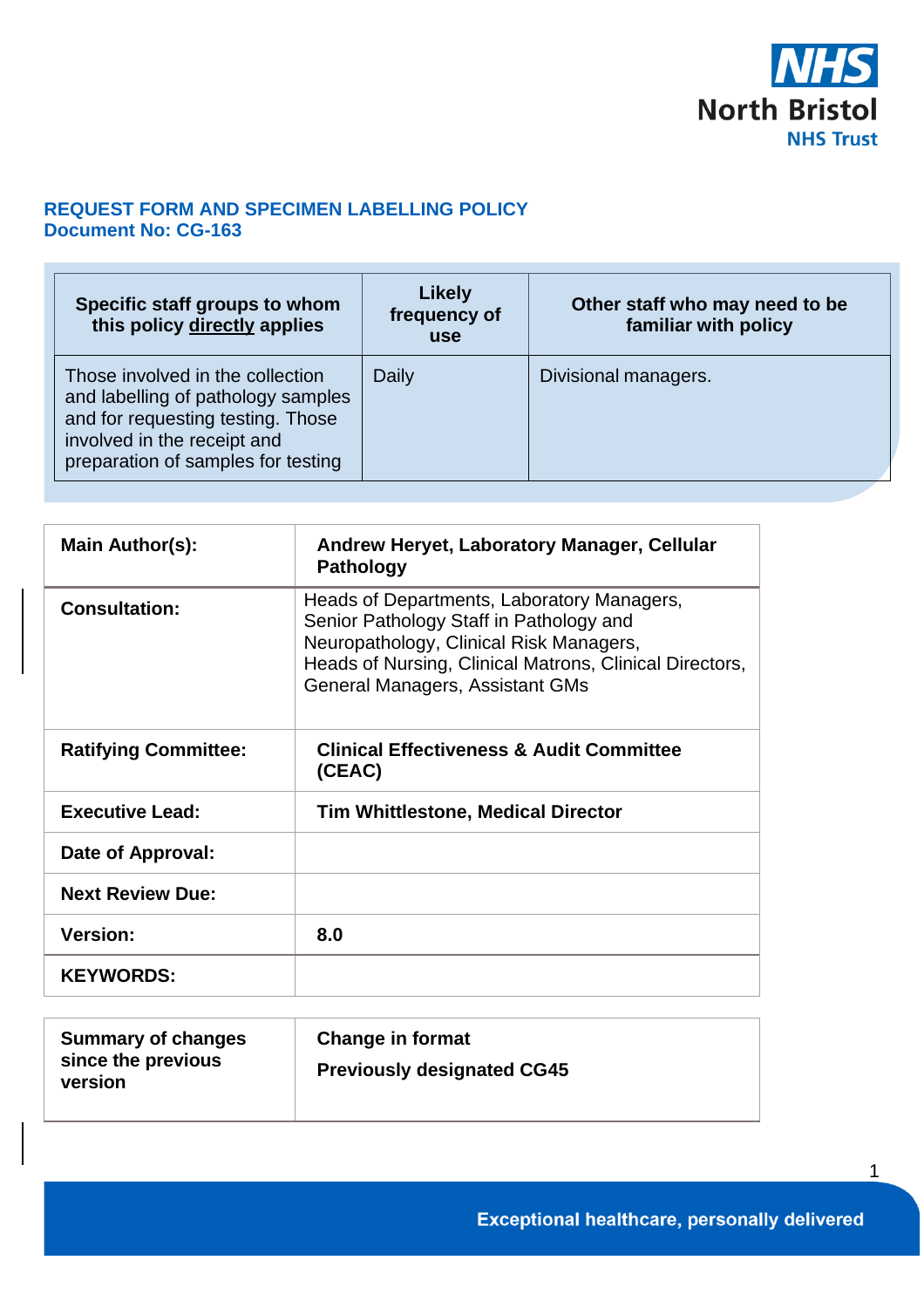## **COMMITTEE DECISION FORM**

*To be completed as appropriate and returned to author after the Committee meeting*

Lead Author/ Clinician: **Andrew Heryet** 

Specialty/ Division/ Trust-wide:

Committee meeting date at which the document was discussed:

**DECISION** (please tick appropriate box)

### **Approved**

**Approved** subject to following minor amendments being made:

**Not approved**, Amendments required by the author – Chair to be sent amended document – approval will be given when changes are made

**Not approved**, Amendments or rewrite required by the author before resubmission to the next Committee meeting

The Committee made the following comments and required these amendments:

For further discussion please contact:

Committee: **Clinical Policies & Documentation Group** 

**on behalf of CEAC**

Committee Chair and title: **CPDG Chair: Monica Baird**

Document name: **CG-163 Request Form & Specimen** 

**Labelling Policy**

**Trust-wide**

22.03.22

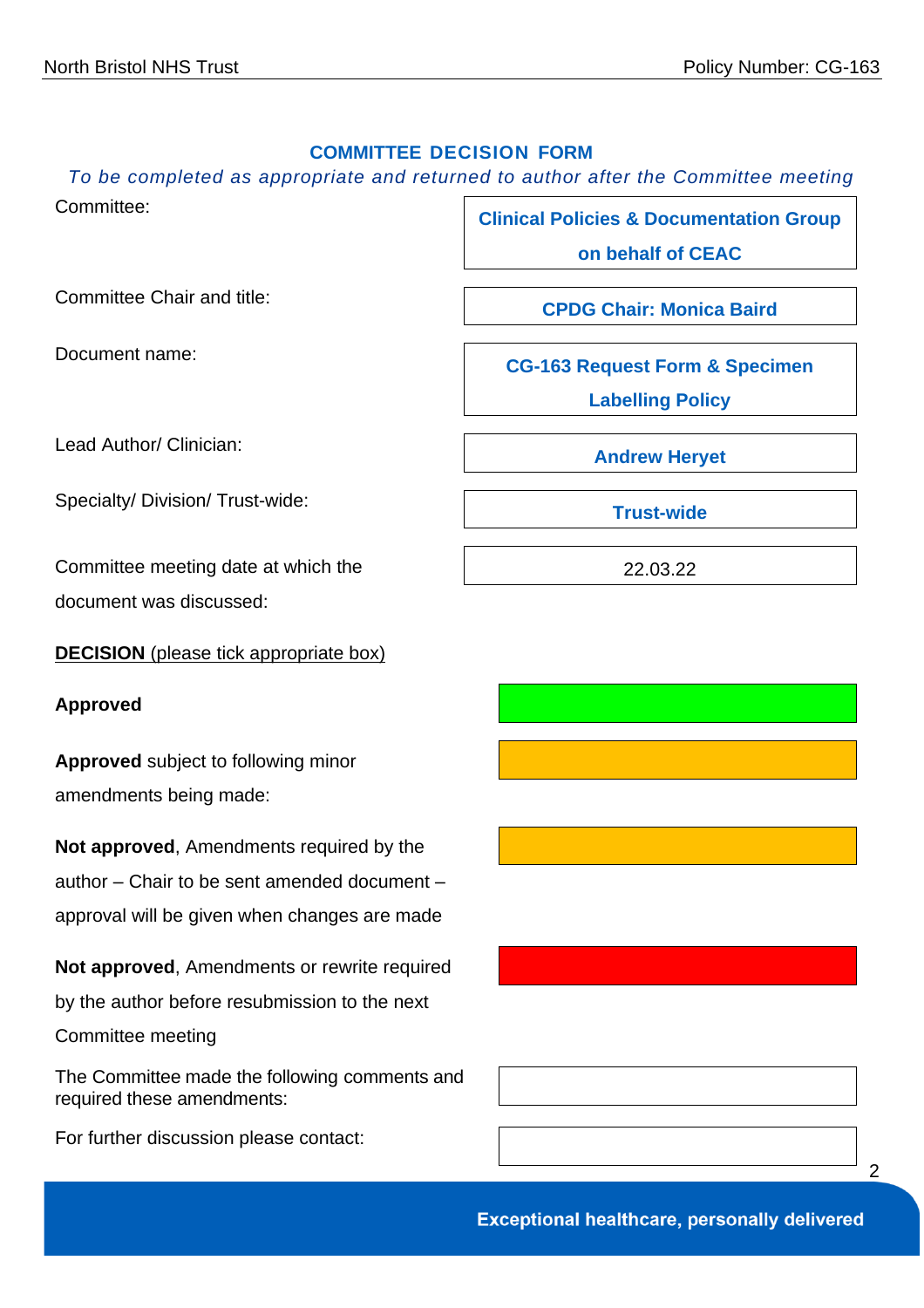### <span id="page-2-0"></span>**1. Executive summary**

This policy sets out the requirements in the Trust for the labelling of samples and the accompanying pathology request forms. Key features are:

- Defining the minimum requirements for labelling of samples and request forms and which must be adhered to by all Trust staff
- Describing any Pathology discipline-specific requirements
- Actions which will be taken in the event of non-conformance which includes a requirement to undertake formal investigation and root-cause analysis.

#### **Contents**

| 1.              |  |
|-----------------|--|
| 2.              |  |
| 3.              |  |
| 4.              |  |
| 5 <sup>1</sup>  |  |
| 6               |  |
| 7.              |  |
| 9               |  |
| 10 <sup>1</sup> |  |
| 11              |  |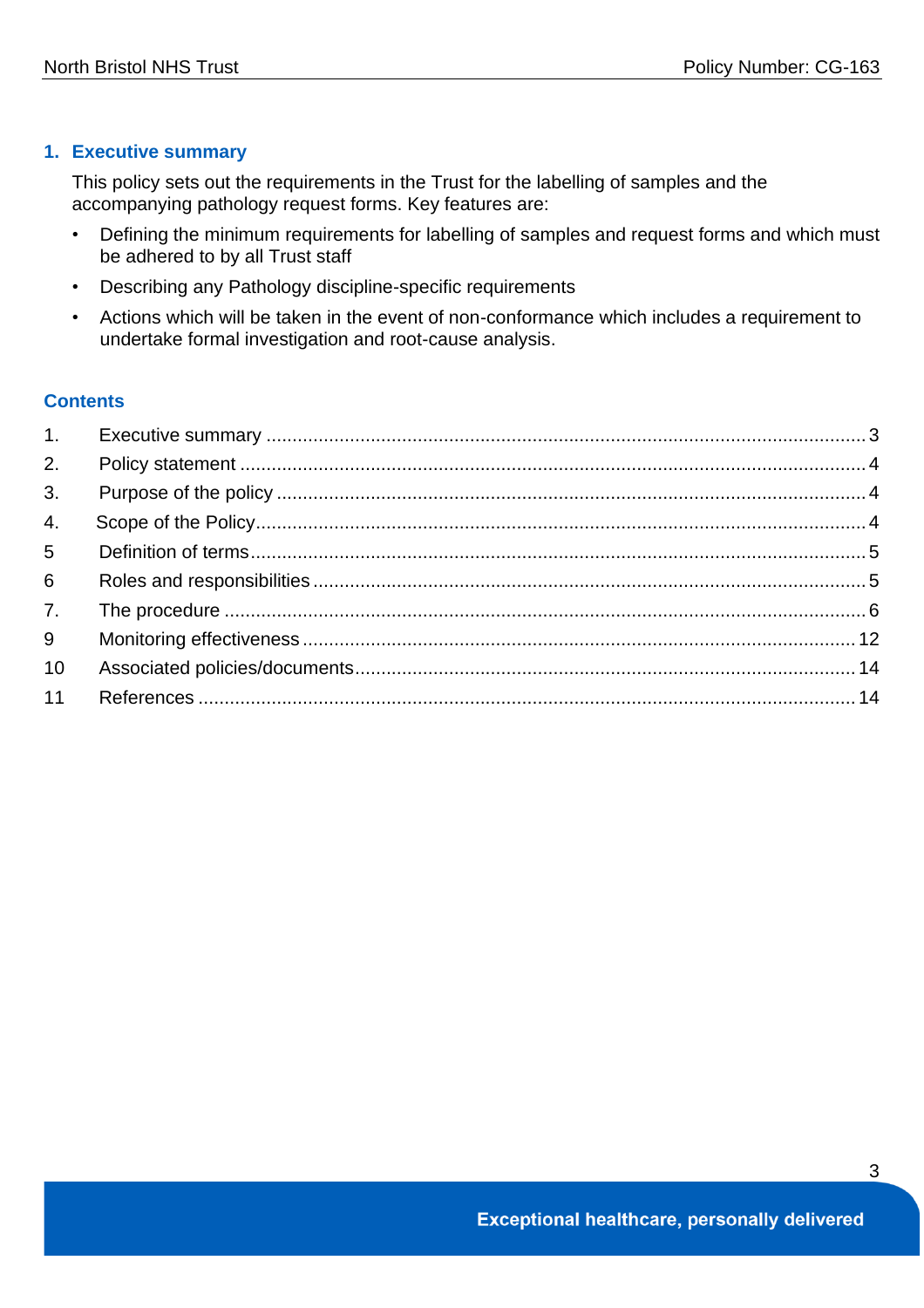## <span id="page-3-0"></span>**2. Policy statement**

- 2.1 It is the policy of North Bristol NHS Trust that all samples taken for laboratory investigation and accompanying request forms will be labelled to a minimum standard that minimises the risk of harm to patients.
- 2.2 The patient's primary identifier is the NHS number and must be used whenever possible. A correctly assigned medical record number (MRN) must be used where the NHS number is not known
- 2.3 Unless in circumstances described in section 7, unlabelled or inadequately labelled specimens will not be processed. The requestor will be clearly advised that another sample will be needed if the test results are still required.
- 2.4There is recognition that there are certain circumstances where samples are unrepeatable, for example:
	- a) Histology and Neuropathology where all relevant tissue has been removed or where further clinical intervention is inappropriate
	- b) Cytology specimen where further clinical intervention is inappropriate
	- c) Cerebrospinal Fluid
	- d) Samples taken at a specific time e.g., for post-anaphylaxis mast cell tryptase investigations
	- e) Samples where all relevant tissue has been removed or where further clinical intervention is inappropriate e.g., spleen, lymph nodes, bone marrow.

2.5 When Pathology departments receive incorrectly labelled samples which cannot be repeated, the requestor will be informed and clearly advised that the final results of this sample will be withheld until such time that the sample is adequately labelled and compliant with this policy

the requestor must, when practicable, arrange for the sample to be correctly re-labelled as soon as possible so that the sample can be processed

the final report will include a statement detailing the shortcomings of the sample / form and alert the requesting practitioner to take responsibility for the results and any action taken as a result of the report.

2.6 All incidents of non-conformity with the policy identified by staff in Pathology Sciences will be documented using departmental systems and escalated using the Trust Incident Reporting System (such as DATIX or RADAR) when appropriate.

## <span id="page-3-1"></span>**3. Purpose of the policy**

- 3.1 This policy sets out the **essential information** required for the adequate identification of pathology specimens and request forms. It is to be used in conjunction with NBT Pathology Sciences' NBT Specimen Transport Policy, the NBT Blood Transfusion Policy (CG-109) and the Pathology Sciences and Neuropathology User manuals.
- 3.2 In addition, the policy will enable the Trust to demonstrate continued compliance with the standards set by appropriate regulatory and accreditation bodies

## <span id="page-3-2"></span>**4. Scope of the Policy**

4.1 This policy applies to members of Trust staff who:

are responsible for the collection and labelling of samples for laboratory investigation are responsible for the completion of Pathology and Neuropathology request forms receive samples for laboratory investigation.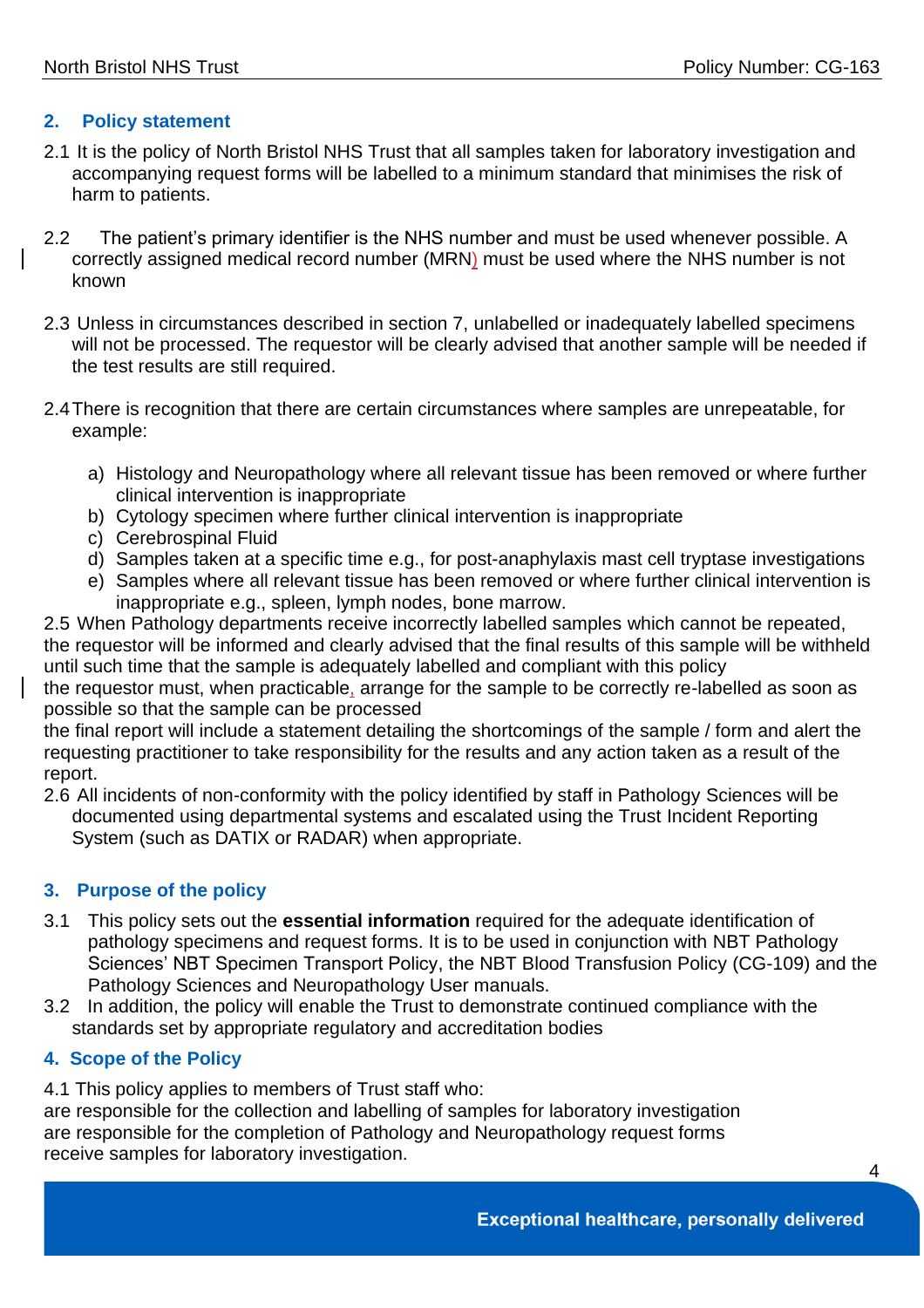4.2 This policy applies to users of the NBT Pathology service who take specimens for investigation.<br>4.3 This po

This policy excludes the labelling of samples / sample aliquots sent between NBT laboratories or referred to and from other centres. Where there is derogation from the standard described in 7.1, this will need to be discussed between parties and any agreed change must ensure patient safety.

4.4 Samples which, for the purposes of confidentiality do not bear a patient name but have a unique clinic number, are excluded from the mandatory requirement to have a patient name. Arrangements are in place to cover those specific circumstances.

## <span id="page-4-0"></span>**5 Definition of terms**

**Request Form**: Document bearing patient information, nature of sample collected, and the details of testing required or if Blood Products are required. This may be in either paper or in electronic (e.g. ICE) format, noting that the latter must not be used for Blood Transfusion.

**Datix**: North Bristol NHS Trust Incident Reporting and Risk Management System.

### <span id="page-4-1"></span>**6 Roles and responsibilities**

6.1 All staff who take samples for Pathology are responsible for ensuring that,

- the specimen containers and request forms contain the necessary information to correctly identify the patient
- those samples are collected in manner that meets the requirements of the tests requested.
- 6.2 Managers and senior staff in clinical areas are responsible for ensuring that staff who collect samples,
	- are aware of this policy
	- are competent in sample collection, requesting and labelling.
- 6.3 Managers and senior staff in clinical areas must also ensure that appropriate action is taken where incidents arising from breaches of this policy occur. This will include responding to or reporting incidents on NBT's Incident Management System, conducting root cause analysis and assessing any feedback provided to them.
- 6.4 Pathology staff who receive samples which cannot be processed due to breaches in this policy must ensure that departmental procedures for acceptance of samples are followed and that all non-conformances are reported in their departmental reporting systems and through Trust-wide Incident Management System if appropriate.
- 6.5 Pathology and Divisional managers will ensure that,
	- staff in their areas are familiar with and adhere to this policy and any local procedures
	- reporting systems are in place to record non-conformances
	- departments will monitor and audit compliance with this policy
	- Pathology Sciences' Management Group has oversight of all aspects of compliance with this policy to be able to evaluate effectiveness and impact upon quality standards.
	- outcomes from audit and monitoring are fed back to Divisions and through the Trust's clinical governance structure.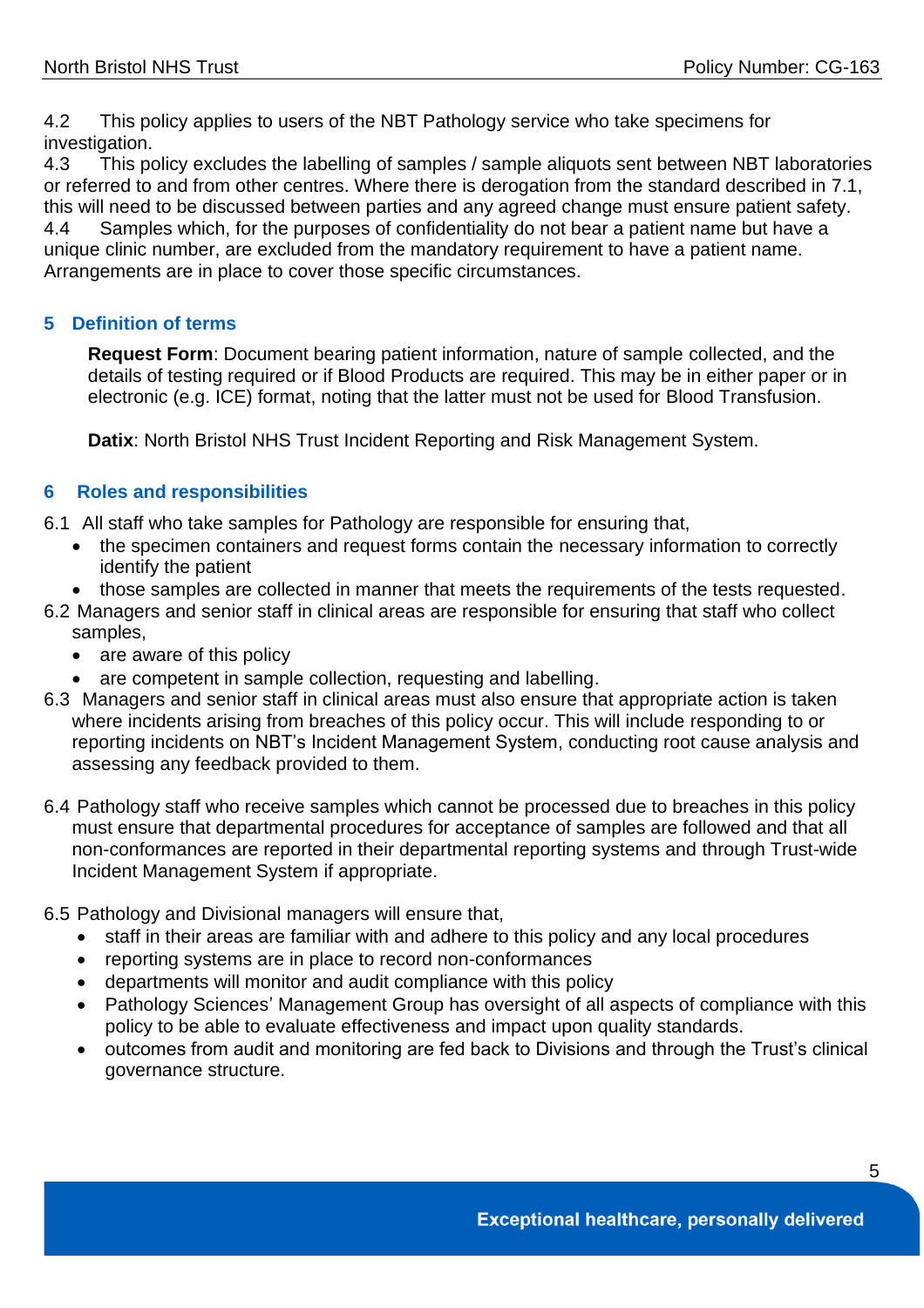## <span id="page-5-0"></span>**7. The procedure**

7.1 Minimum Information required for all Pathology Requests (except where noted by discipline specific requirements in 7.4 including Blood Transfusion Department)

|                     | <b>ESSENTIAL</b>                                                                                                                                                                                                                                                                                                                                                                            | <b>DESIRABLE</b>                                                                                                                                                                                                                |
|---------------------|---------------------------------------------------------------------------------------------------------------------------------------------------------------------------------------------------------------------------------------------------------------------------------------------------------------------------------------------------------------------------------------------|---------------------------------------------------------------------------------------------------------------------------------------------------------------------------------------------------------------------------------|
| <b>Specimen</b>     | • NHS number OR other MRN<br>• Patient surname<br>• Patient first name<br>• Date of birth<br>• Date of specimen collection                                                                                                                                                                                                                                                                  | • Nature of sample including<br>qualifying details<br>• Time of specimen collection (Note<br>1)<br>• Initialled / Signed by specimen<br>collector                                                                               |
| <b>Request Form</b> | • NHS Number OR other unique<br>identity number<br>• Patient surname<br>• Patient first name<br>• Date of birth<br>• Date and Time of specimen<br>collection<br>• Initialled / Signed by specimen<br>collector (Note 2)<br>• Name and location of<br><b>Requesting Practitioner</b><br>• Type of specimen and, if<br>appropriate, anatomical site of<br>origin<br>• Investigations required | • Clinical Information, including<br>relevant medication<br>• Patient's Address (including Post<br>code and telephone Number (ideally<br>mobile phone)<br>• Practitioners contact Number<br>(mobile phone, bleep or extensions) |

### **Notes**:

- 1) There are circumstances and certain tests where the Time of Collection becomes an essential requirement;
	- (a) When dealing with a series of urgent samples from the same patient, the sample times become crucial for correct chronology of result availability. If the time is not provided this may cause confusion about the latest test result available and may therefore impact upon patient treatment.
	- (b) Clinical Chemistry:
		- All dynamic function tests e.g. Glucose tolerance test, Water deprivation test, Short Synacthen test, Dexamethasone suppression test
		- Endocrine tests: ACTH, Cortisol
		- Chemistry/toxicology tests: Glucose, Troponin T, Ammonia, Salicylate, Paracetamol, Ethylene glycol, Ethanol, Potassium
		- Specialist referred tests: Renin/aldosterone, Insulin, C-peptide, Chromogranin A, Gut hormones, Homocysteine, White cell enzymes
	- (c) Immunology: Post Anaphylaxis Mast Cell Tryptase
	- (d) Microbiology: Antibiotic assays, CSFs and tissue specimens.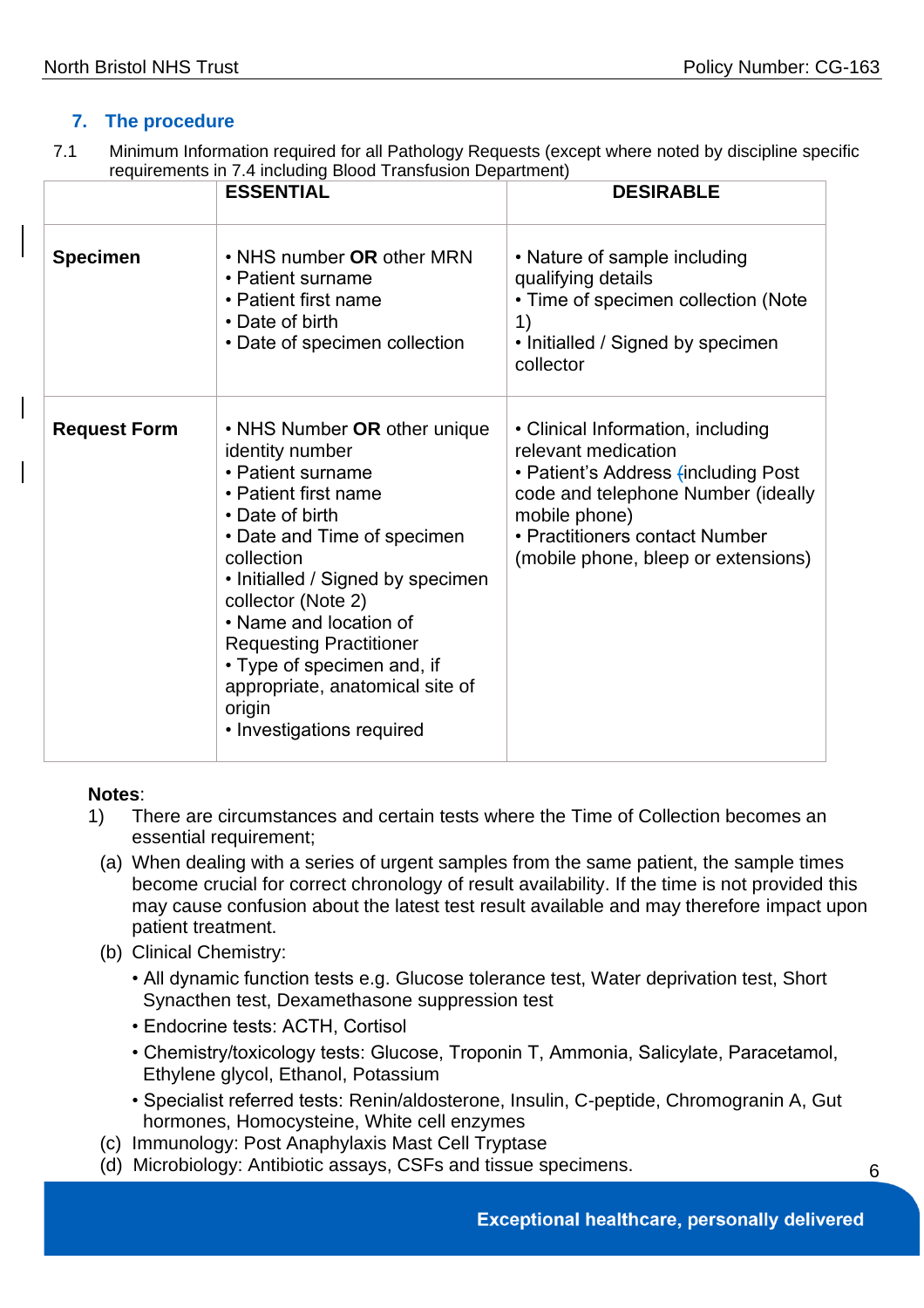- (e) Haematology: Pre- and post-Factor assays unless specified in the details of the request
- 2) When electronic requesting systems are used e.g. ICE, the clinician makes the request in ICE. However, when the label is printed it is this that identifies the individual who has taken the sample, unless there are legible initials to identify otherwise. ICE labels must be securely affixed to all samples. The individual labelling the sample must ensure that the label complies with the above criteria; if information is missing (due to printer error) the individual must write the information legibly on the sample(s) and initial the sample(s).
- 3) Any discipline-specific derogation from the above criteria is provided in section 7.4.
- 4) The request form must be completed by the clinician and needs to match the sample. Both the sample and form must be signed by the taker.
- 5) Blood Transfusion requests must not be made on ICE

#### **7.2 Unknown Patient**

Where samples are required to be taken from unknown / unconscious patients, the convention for assigning patient identifiers is as per that described in Trust's Ppatient Iidentification Ppolicy (CG-39).

#### **7.3 Neonatal Samples**

7.3.1 It is recognised that labelling samples from neonates will require adaptation due to the potential -lack of information available for a newborn and the small label size on neonatal bottles:

- Specimens must be labelled with infant's surname, date of birth and hospital number this will be generally in the form of a printed label attached to the bottle. Date of collection and initialling by the specimen collector will also be required.
- Request forms must be labelled as stated in  $7.16.1$  except that there may be no first name and the Hospital number may be used as the unique identity number.
- For multiple births, where there is no first name, specimens and request forms must clearly indicate the individual baby's status in addition to the surname, date of birth and Hospital number e.g. Twin 1, Twin 2
- 7.3.2 It is recognised that obtaining blood samples from neonates is very challenging and that as extreme pre-term infants have a very small circulating volume repeated sampling may be harmful. If there are concerns about the labelling of a sample the laboratory will contact the specimen collector to discuss the request as stated in 7.1.

#### **7.4 Discipline Specific Requirements**

#### **(a) Blood Transfusion - Requesting Blood Investigations and Components**

Refer to NBT Blood Transfusion Policy CP-109 for further information.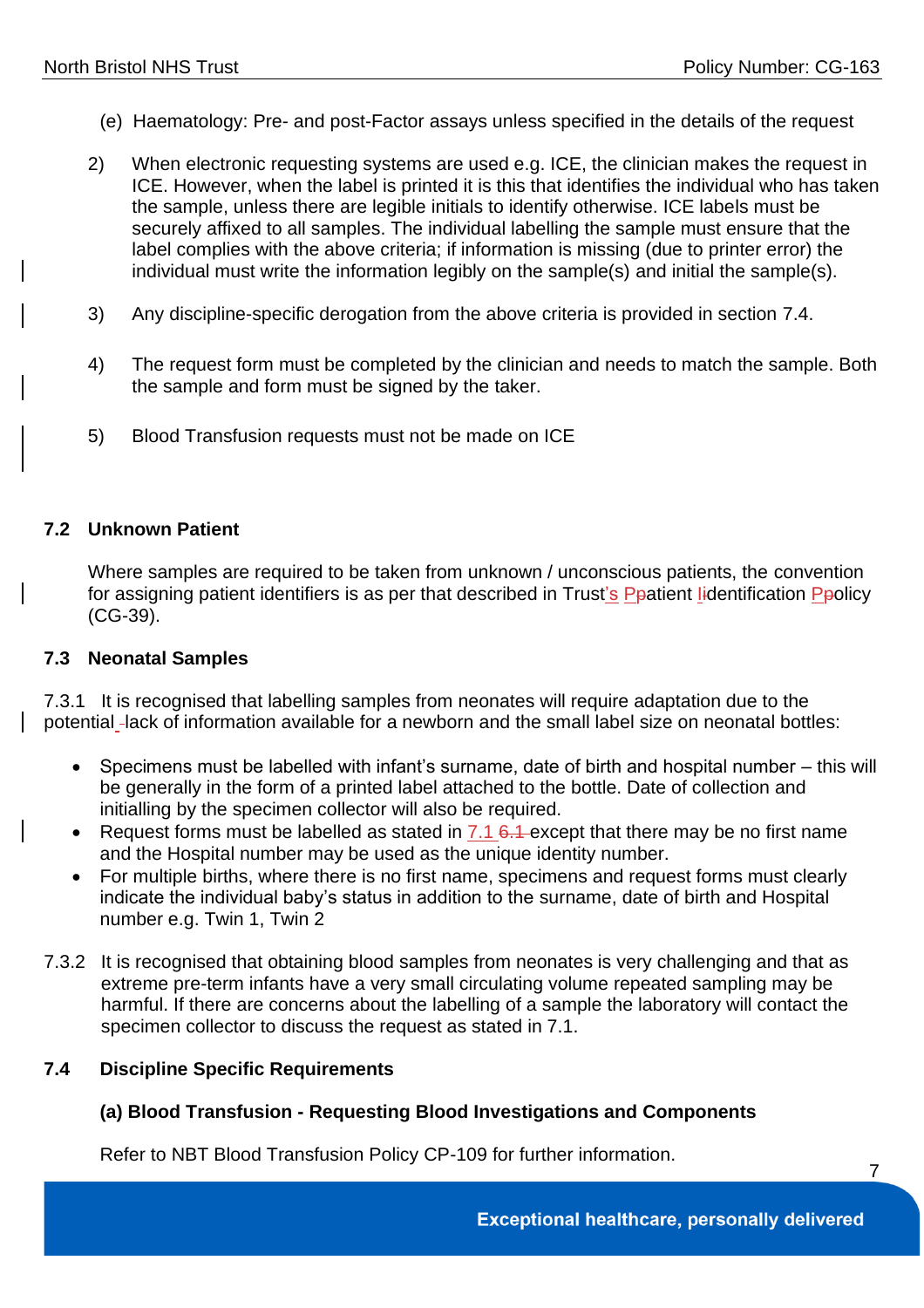# **(b) Histopathology / Diagnostic Cytopathology**

- All request forms must contain a clear description of each specimen and relevant clinical details
- All specimens including electronic requests must be uniquely identified and carry the specimen type and site on the container (not the lid).
- If slides are prepared for Cytopathology, these must be labelled on the same side of the slide as the material **(in pencil)** with:
	- o Patient Surname and Forename
	- o DoB or NHS Number
	- o 'Air-dried' or 'Fixed'

## **(c) Cervical Cytology**

An Open Exeter printed HMR101 Cervical Screening Programme Request Form or ICE request form must be used and all parts completed.

## **(d) Microbiology**

- All specimens other than blood must identify the specimen type and site on the container (not the lid).
- Clinical Information including details of any foreign travel and relevant medication is required for interpretation of results

## **(e) Genetics**

- The mother's name, date of birth and hospital or NHS Number must be provided on all prenatal and neonatal requests
- Gestation must be provided for all foetal samples
- All request forms must indicate a specific disorder or locus to be investigated or a request to extract and store DNA (with consent).
- All request forms must contain a detailed clinical summary/reason for referral to allow for laboratory to decide upon the most appropriate testing strategy (specifically for cytogenetic and molecular cytogenetic requests)
- •
- All request forms must carry the full name and address of the requesting clinician (not initials)
- The postcode is a requirement for the UK Genetics Testing Network and must be provided for all patients where possible.
- All request forms must specify the patient's postcode.
- For genetic studies, family history must always be provided including details of any members of the family who have been tested, i.e. name, DOB and laboratory number if available
- • Individual sample slides must be identified with at least the patient surname and referring laboratory number. Please also leave room for genetics laboratory number.

## **(f) Neuropathology**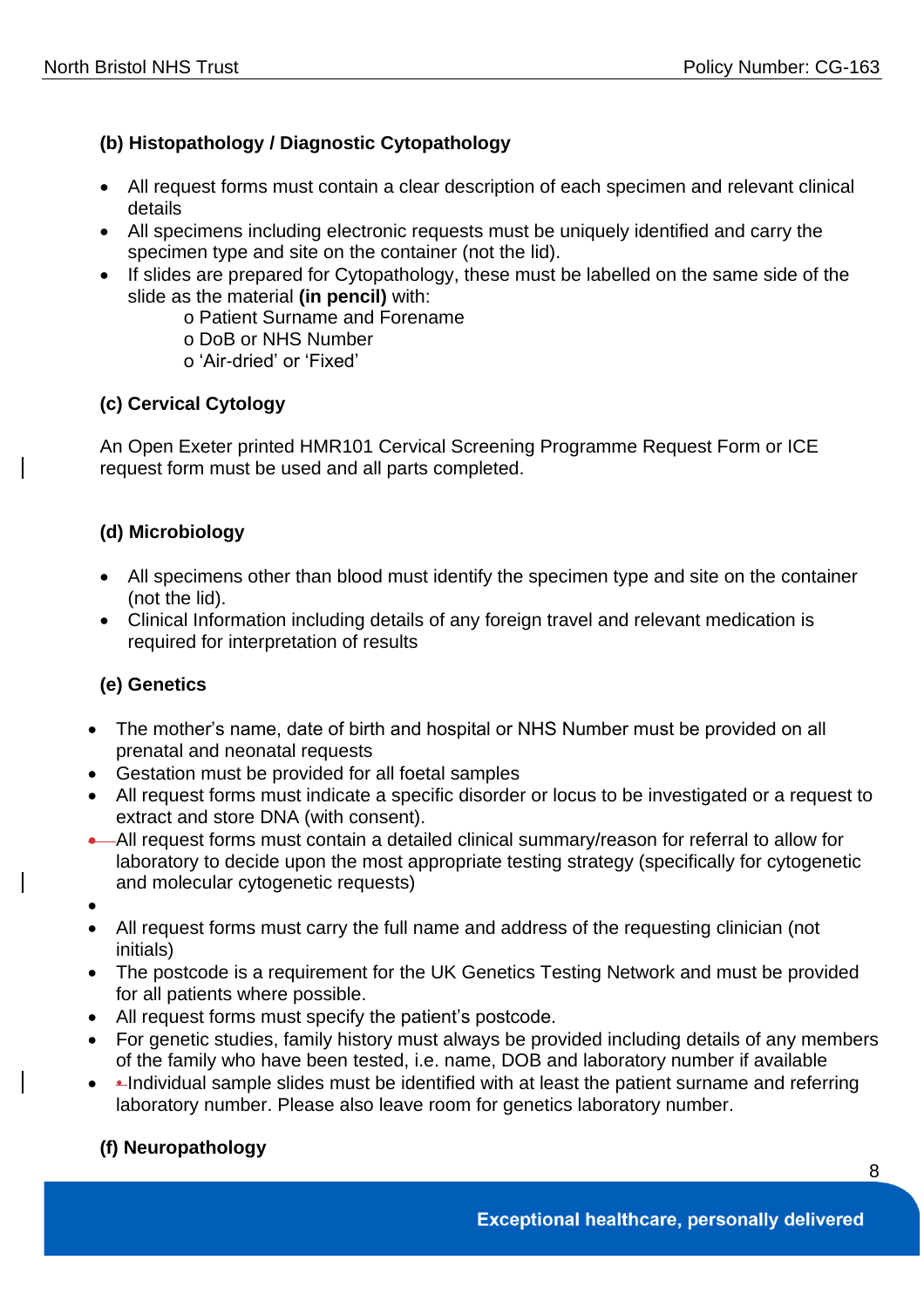- Generally, as for Histopathology.
- Hard copy request forms must be used.
- Clinical details, including previous and relevant history must be provided.
- For muscle and peripheral nerve biopsies performed in Neurosciences theatres by a neuropathologist or neurosurgeon as part of this Department's biopsy service, the request form may be sent to the laboratory in advance of the specimen, but the specimen must be delivered appropriately labelled, as specified in 6.1.

### **7.5 Biohazards**

7.5.1 When the specimen is from a known or suspected high-risk patient then both the sample and request form MUST be labelled with a yellow biohazard sticker.

7.5.2 Clinical staff treating patients suspected of particular infections described by the IC07 A-Z and Isolation Policy must comply with all additional precautions relating to bagging and labelling of samples described within the policy. As directed in the policy, clinical staff are to contact Infection Prevention & Control Team or Medical Microbiologist prior to taking any specimens, if they have any concerns.

7.5.3 The air-tube must not be used to transport samples from any of the following biohazards.

- Risk of VHF (Viral haemorrhagic fever)
- High likelihood of MTB (Mycobacterium tuberculosis)
- Risk of CJD/BSE/prion (Creutzfeldt-Jakob disease, Bovine spongiform encephalopathy)

7.5.4 In addition, the air-tube must not be used for samples in the following circumstances: individual sample liquid volume of greater than 50ml

- Combined sample volume of greater 100ml
- Specimens for Histopathology
- Containers with formalin formaldehyde with the exception of specialist neuropathology samples.
- Samples which need to remain frozen (e.g., via ice/dry ice)
- Samples which need to be kept warm (e.g., cryoglobulins)

7.5.5 It is it is important that samples are contained within a sealed bag and that samples from different patients are not placed into the same bag

7.5.6 Samples from known or suspected COVID-19 patients must be double-bagged.

## **7.6 Confidential Samples with Unique Clinic Number**

Samples which, for the purposes of confidentiality do not bear a patient name but have a unique clinic number, e.g. Genito-urinary medicine (GUM) clinics, are excluded from the mandatory requirement to carry a patient name. Where this is necessary, agreed procedures with departments are in place. This derogation cannot be applied to other situations without formal agreement.

### **7.7 Patient contact details**

The responsibility is with the requestor to supply up to date contact details for the patient. This is vital especially when result transmission becomes urgent and there is a likelihood that results will need to be transmitted to the Out of Hours team.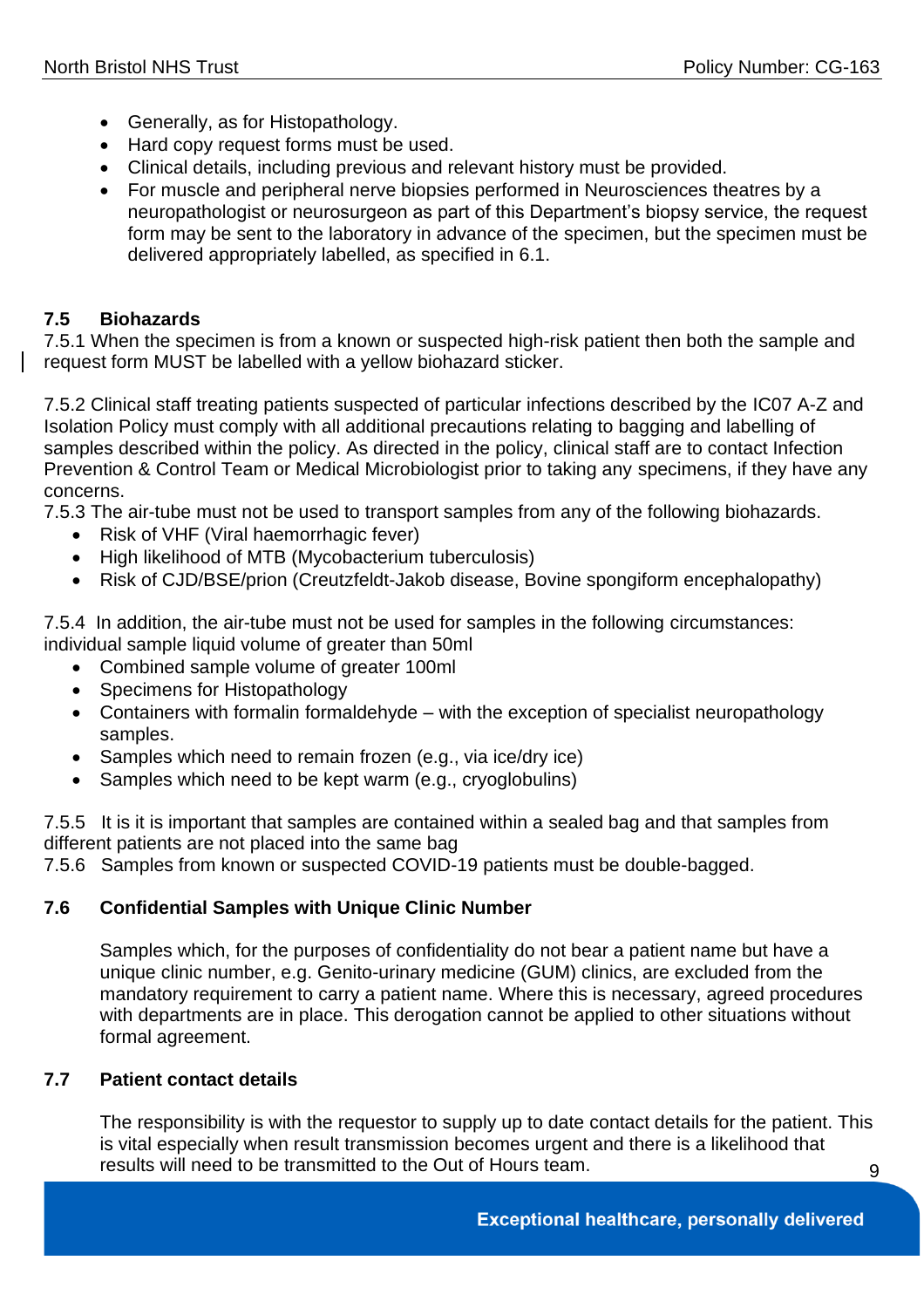## **8 Samples received that fail to comply with policy**

- **8.1 All specimens being received into any of the constituent departments of Pathology Sciences, or the Neuropathology Department, will be checked for adequacy of labelling.**  In the event of a non-compliance with the policy the following actions will be taken<sub>17</sub>
- **8.2 Blood Transfusion**: Unlabelled or inadequately labelled specimens or forms will not be accepted. A repeat sample will only be requested when blood transfusion may be indicated.
- **8.3 Clinical Biochemistry, Haematology and Immunology**: A repeat sample will always be requested. In exceptional circumstances specimens may be considered unrepeatable. These will be discussed with the requestor on an individual basis.
- **8.4 Histopathology, Diagnostic Cytopathology**: If brought by porter, inadequately labelled specimens will not be accepted (not signed for) and will be returned to source. If not delivered by hand to the laboratory (e.g. GP specimen) the requestor will be contacted to attend the department or where this is not practical relevant details will be taken over the phone and a record made on the request form. Such circumstances will be recorded on an internal incident form. These will be discussed with the requestor on an individual basis. For Cytopathology, a repeat sample may be requested depending upon the nature of the specimen.
- **8.5 Cervical Cytology:** In the event of a sample pot or a request form being received which is not adequately labelled to permit patient identification or if there is a mismatch between information received on the request form and on the sample pot the sample will be discarded and a letter will be sent to the sample taker.

If identification information is satisfactory but key elements of the Clinical Information are missing OR sample is received in out-of-date pot, the sample will be accepted but will be reported as inadequate unless abnormal cells are present in which case the sample will be reported according to the grade of abnormality.

If the sample is received in an inappropriate container, the sample will not be processed but will be reported as inadequate

- **8.6 Microbiology:** A repeat sample may be requested if appropriate. In exceptional circumstances the specimen may be considered unrepeatable.
- **8.7 Genetics:** Samples will be considered on a case-by-case basis. Where the sample is considered unrepeatable, these will be discussed with the requestor on an individual basis.

For all other samples, this will depend on the type of information missing. The sample may be rejected and a repeat requested, or the sample may be stored only and reported as needing more information before onward processing can be undertaken.

- **8.8 Immunogenetics**: Unlabelled or inadequately labelled blood samples or forms will not be accepted. A repeat sample will always be requested. Unlabelled or inadequately labelled spleen samples or forms will be discussed with the requestor on an individual basis.
- **8.9 Neuropathology:** As for Histopathology specimens.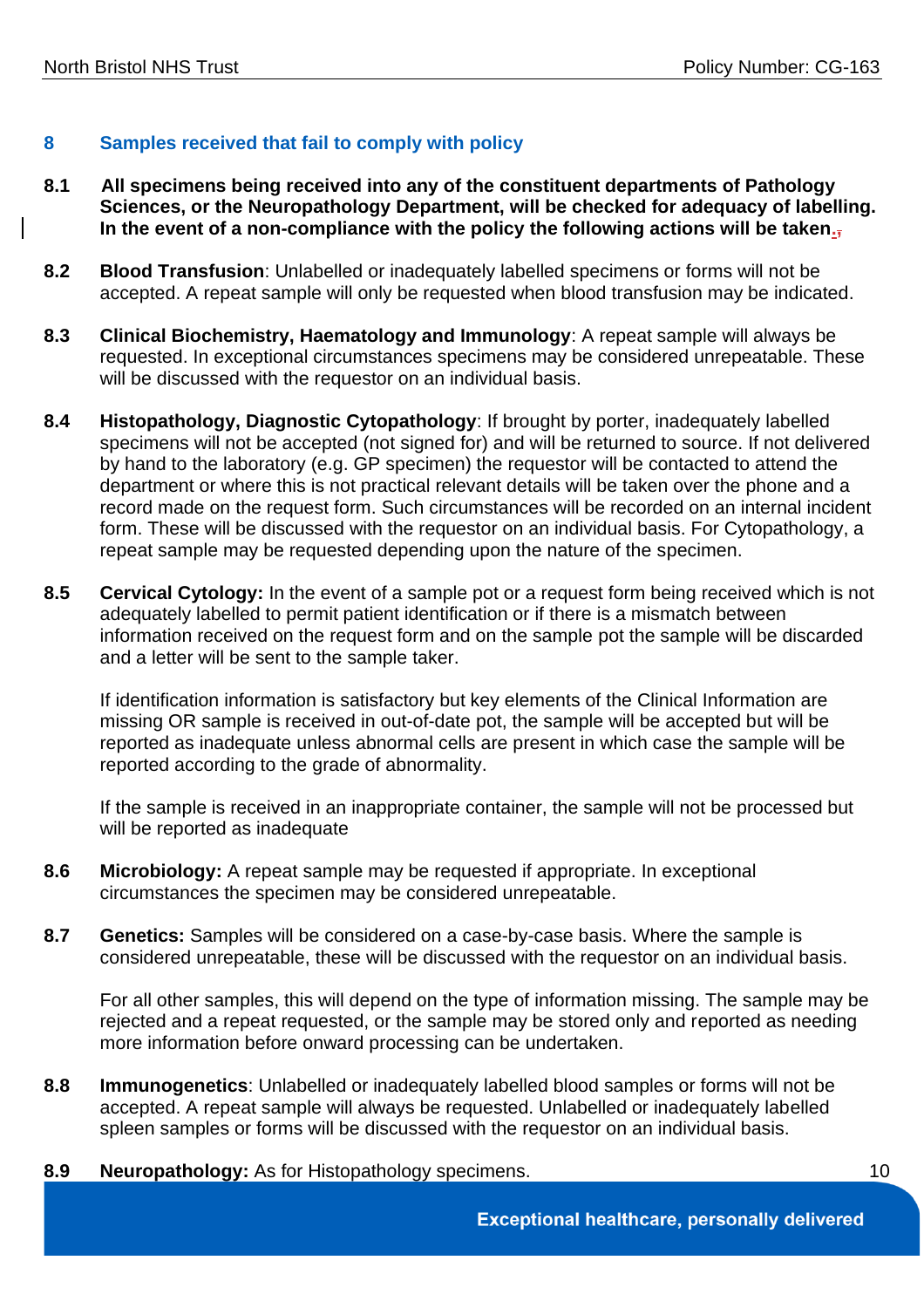11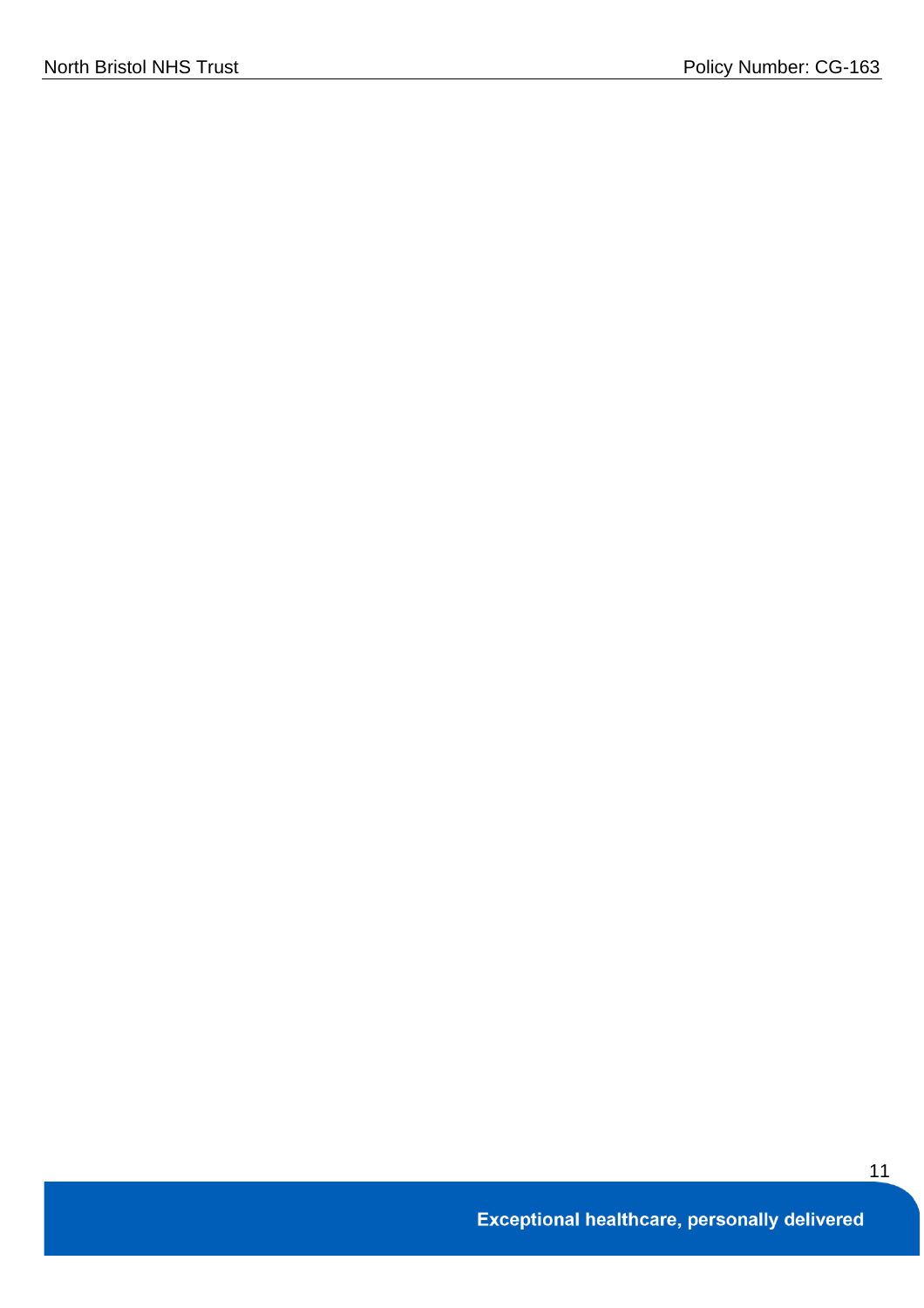#### **9 Monitoring effectiveness**

9.1 Monitoring the compliance of users with the policy is a continuous process. All non-conformances will be reported and investigated using, where appropriate, departmental reporting systems or, for incidents having a negative impact upon patient care, the Trust's electronic Incident reporting System (eg Datix). For errors relating to Transfusion samples Root Cause Analysis of the incident must be undertaken within the requestor's area.

<span id="page-11-0"></span>

| What will be<br>monitored                                                               | Monitoring/<br><b>Audit</b><br>method                           | <b>Monitoring</b><br>responsibility<br>(individual/group/<br>committee) | <b>Frequency</b><br>οf<br>monitoring        | <b>Reporting</b><br>arrangements<br>(committee/group<br>the monitoring<br>results are<br>presented to) | <b>How will actions</b><br>be taken to ensure<br>improvements and<br>learning where the<br>monitoring has<br>identified<br>deficiencies                                                            |
|-----------------------------------------------------------------------------------------|-----------------------------------------------------------------|-------------------------------------------------------------------------|---------------------------------------------|--------------------------------------------------------------------------------------------------------|----------------------------------------------------------------------------------------------------------------------------------------------------------------------------------------------------|
| <b>Non-conformities</b><br>against the<br>policy of<br>samples received<br>to Pathology | Departmental systems<br>and on NBT incident<br>reporting system | As they occur                                                           | Laboratory staff                            | Departments                                                                                            | Clinical area / ward<br>managers are<br>responsible for<br>ensuring action plans<br>are in place to<br>support<br>improvements in<br>practice and<br>interventions take<br>place as planned        |
| Wrong blood in<br>tube incident<br>recognised by<br>clinician                           | NBT incident reporting<br>system                                | As they occur                                                           | Clinician or<br>manager of<br>relevant area | Divisional/department<br>governance meetings<br>12                                                     | <b>Clinical area / ward</b><br>managers are<br>responsible for<br>ensuring action plans<br>are in place to<br>support<br>improvements in<br>practice and<br>interventions take<br>place as planned |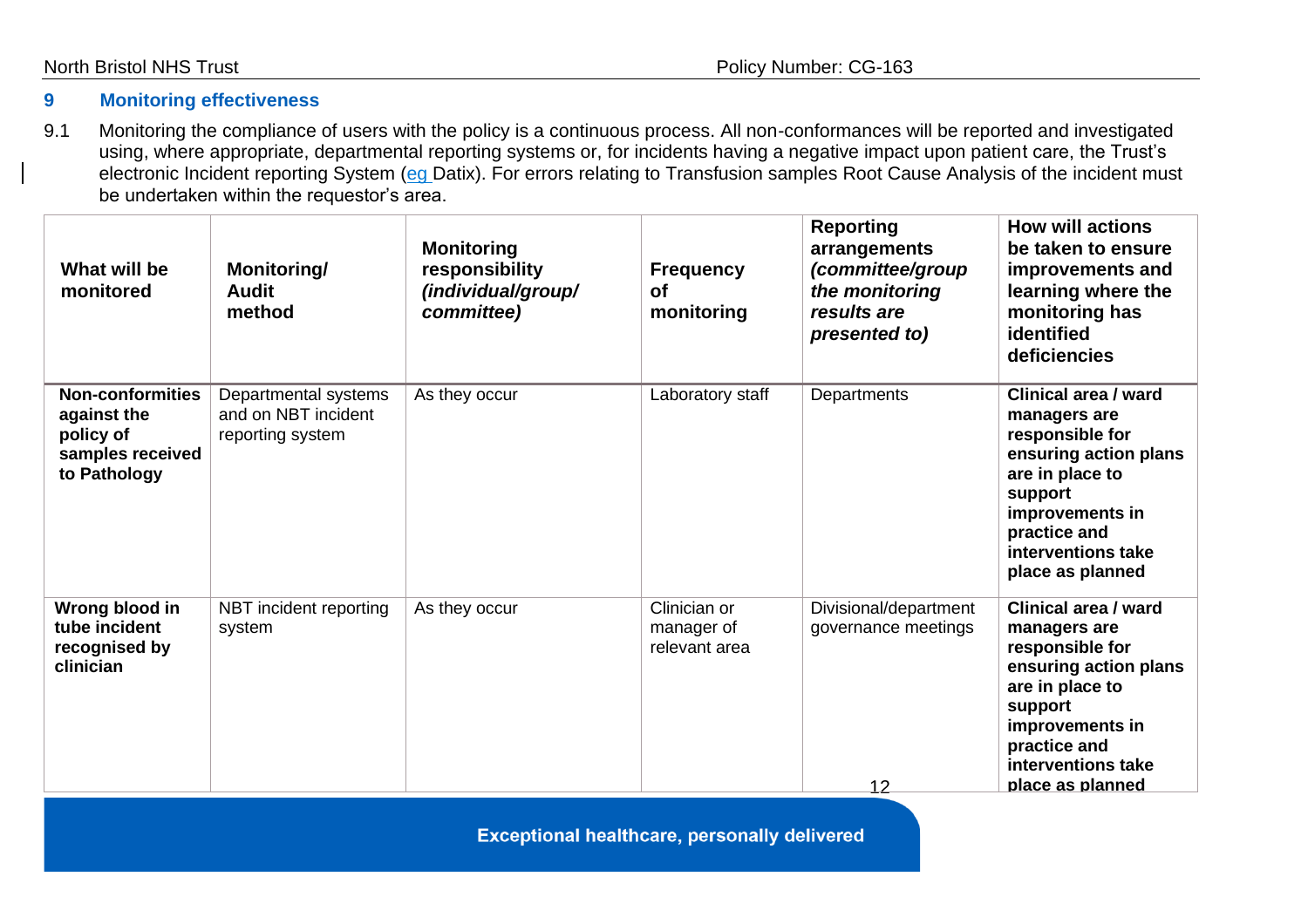North Bristol NHS Trust **Policy Number: CG-163 Trends in number of reported incidents. See 8.2.**  Analysis of data collected by departments summarised by absolute numbers, percentages and cost Monthly **Quality** Managers **Departments** PSGA committee CCS Governance committee Outcomes of trend analysis will be given to requestors, Divisional managers Clinical area / ward managers are responsible for ensuring action plans are in place to support improvements in practice and interventions take place as planned

9.2 Monitoring of effectiveness will be centred upon collection of information relating to each incident that includes,

- Date of sample collection
- Details of patient as and if supplied
- Requestor name, specialty and location
- Sample type
- Reason for rejection
- Incident score where impact is known